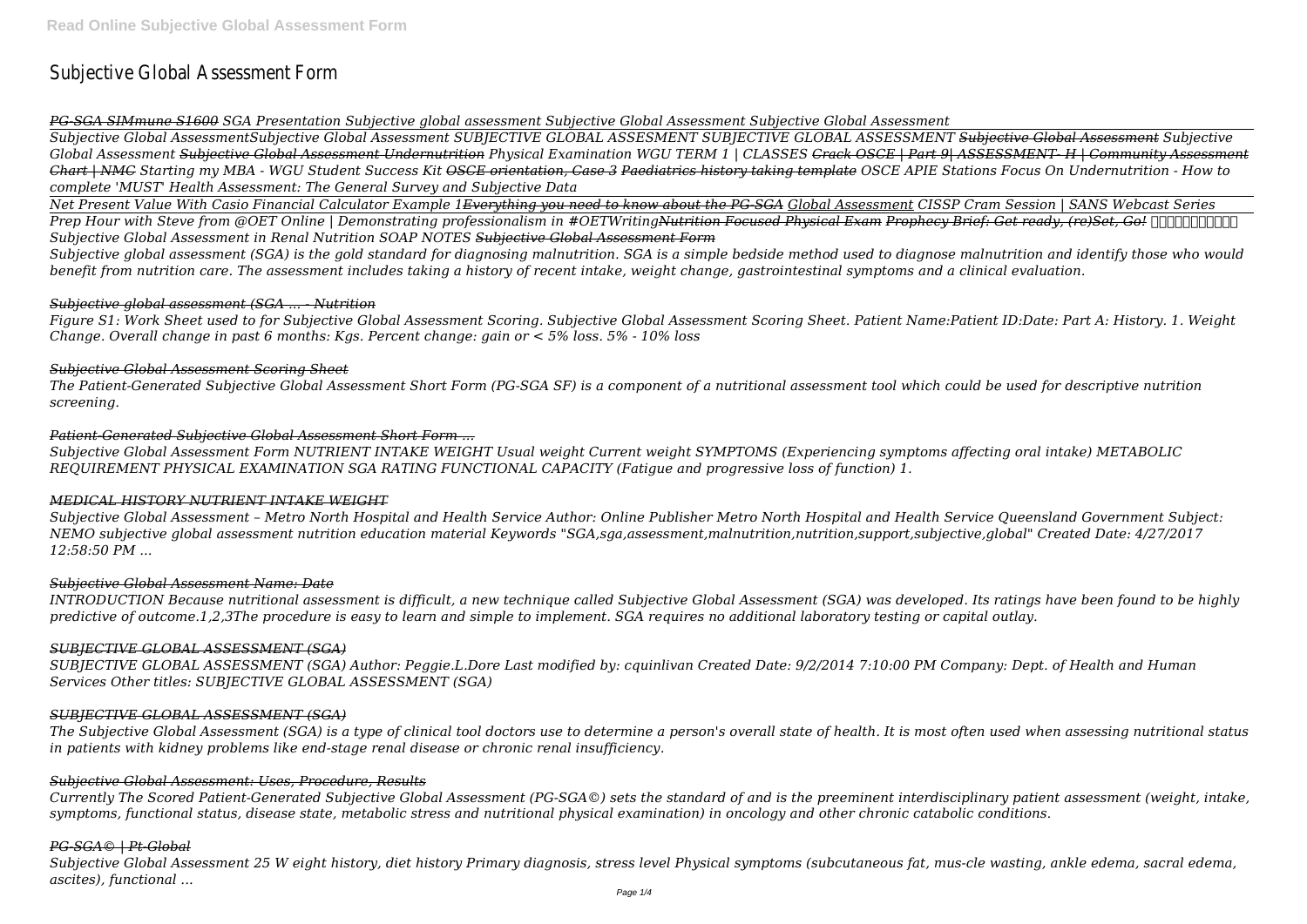#### *(PDF) A.S.P.E.N. Clinical Guidelines Nutrition Screening ...*

*The Scored Patient-Generated Subjective Global Assessment (PG-SGA©) sets the standard of nutritional assessment. The PG-SGA© is the preeminent interdisciplinary patient assessment (weight, intake, symptoms, functional status, disease state, metabolic stress and nutritional physical examination) in oncology and other chronic catabolic conditions.*

#### *Home | Pt-Global*

*equivalents/day) Physical exam includes a subjective evaluation of 3 aspects of body composition: fat, muscle, & fluid status. Since this is subjective, each aspect of the exam is rated for degree of deficit.*

#### *Scored Patient-Generated Subjective Global Assessment (PG-SGA)*

*Subjective global assessment has been applied successfully as a method of assessing nutritional status in a variety of patient populations, including: oncology patients, gastrointestinal surgical patients, dialysis patients, AIDS patients, patients with human immunodeficiency virus, lung transplant recipients, liver transplant candidates, geriatric patients, and post-Whipple procedure patients.*

## *Patient-Generated Subjective Global Assessment | Cancer ...*

*This study was aimed to compare the subjective and objective nutritional assessments and to analyse the performance of subjective global assessment (SGA) of nutritional status in diagnosing undernutrition in paediatric patients. One hundred and forty children (aged 2–12 years) hospitalized consecutively in Tabriz Paediatric Hospital from June 2008 to August 2008 underwent subjective ...*

## *Subjective global assessment of nutritional status in ...*

*Background: The Patient-Generated Subjective Global Assessment (PG-SGA) is a patient-reported instrument for assessment of nutrition status in patients with cancer. Despite thorough validation of PG-SGA, little has been reported about the way patients perceive, interpret, and respond to PG-SGA. The aim of this study was to investigate how patients interpret the patient-generated part of the PG ...*

#### *Patient interpretation of the Patient-Generated Subjective ...*

*Subjective Global Assessment (SGA) is a method for evaluating nutritional status based on a practitioner's clinical judgment rather than objective, quantitative measurements.*

# *How to Perform Subjective Global Nutritional Assessment in ...*

*To complement the usual methods of nutritional evaluation, the subjective global assessment (SGA) was proposed by Baker et al. in 1982 as a manual skill for nutritional assessment and as a screening tool to detect patients at risk of developing undernutrition (Wakahara et al. 2007).*

# *Subjective global assessment of nutritional status in ...*

*The aim of this study was to evaluate and validate the patient-generated subjective global assessment (PG-SGA) as a screening tool for cancer cachexia. Methods This is a secondary analysis of a multicentre, cross-sectional, observational study. Cancer cachexia was diagnosed when there was weight loss ≥5% during the past 12 months and at least three of the five following conditions were ...*

# *The patient-generated subjective global assessment is a ...*

*ABSTRACT. Presented and described in detail is a clinical technique called subjective global assessment (SGA), which assesses nutritional status based on features of the history and physical examination. Illustrative cases are presented.*

*PG-SGA SIMmune S1600 SGA Presentation Subjective global assessment Subjective Global Assessment Subjective Global Assessment*

*Subjective Global AssessmentSubjective Global Assessment SUBJECTIVE GLOBAL ASSESMENT SUBJECTIVE GLOBAL ASSESSMENT Subjective Global Assessment Subjective Global Assessment Subjective Global Assessment Undernutrition Physical Examination WGU TERM 1 | CLASSES Crack OSCE | Part 9| ASSESSMENT- H | Community Assessment Chart | NMC Starting my MBA - WGU Student Success Kit OSCE orientation, Case 3 Paediatrics history taking template OSCE APIE Stations Focus On Undernutrition - How to complete 'MUST' Health Assessment: The General Survey and Subjective Data*

*Net Present Value With Casio Financial Calculator Example 1Everything you need to know about the PG-SGA Global Assessment CISSP Cram Session | SANS Webcast Series Prep Hour with Steve from @OET Online | Demonstrating professionalism in #OETWritingNutrition Focused Physical Exam Prophecy Brief: Get ready, (re)Set, Go! Reficient Contently and Repressional in the State of the State Subjective Global Assessment in Renal Nutrition SOAP NOTES Subjective Global Assessment Form*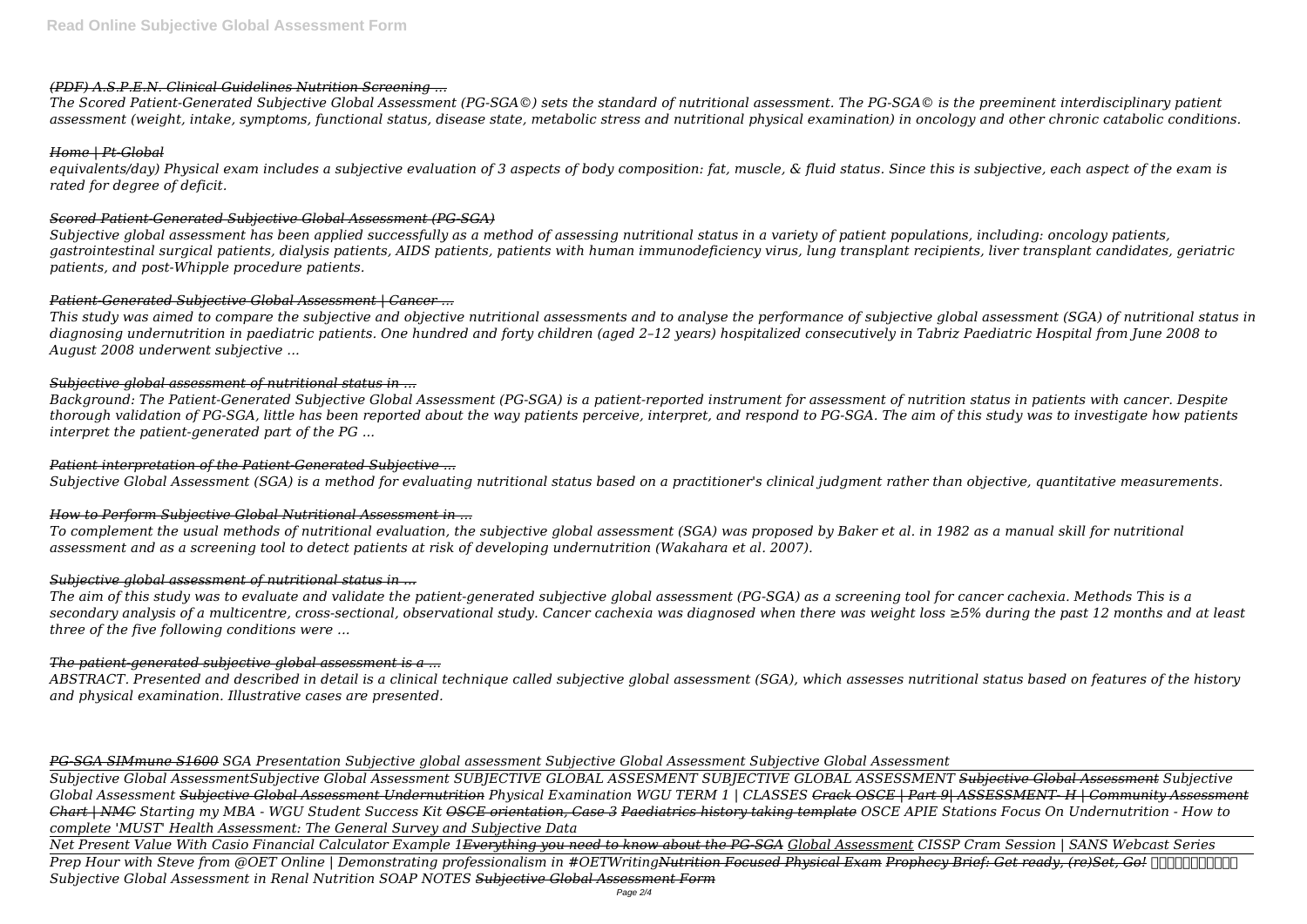*Subjective global assessment (SGA) is the gold standard for diagnosing malnutrition. SGA is a simple bedside method used to diagnose malnutrition and identify those who would benefit from nutrition care. The assessment includes taking a history of recent intake, weight change, gastrointestinal symptoms and a clinical evaluation.*

#### *Subjective global assessment (SGA ... - Nutrition*

*Figure S1: Work Sheet used to for Subjective Global Assessment Scoring. Subjective Global Assessment Scoring Sheet. Patient Name:Patient ID:Date: Part A: History. 1. Weight Change. Overall change in past 6 months: Kgs. Percent change: gain or < 5% loss. 5% - 10% loss*

#### *Subjective Global Assessment Scoring Sheet*

*The Patient-Generated Subjective Global Assessment Short Form (PG-SGA SF) is a component of a nutritional assessment tool which could be used for descriptive nutrition screening.*

## *Patient-Generated Subjective Global Assessment Short Form ...*

*Subjective Global Assessment Form NUTRIENT INTAKE WEIGHT Usual weight Current weight SYMPTOMS (Experiencing symptoms affecting oral intake) METABOLIC REQUIREMENT PHYSICAL EXAMINATION SGA RATING FUNCTIONAL CAPACITY (Fatigue and progressive loss of function) 1.*

## *MEDICAL HISTORY NUTRIENT INTAKE WEIGHT*

*Subjective Global Assessment – Metro North Hospital and Health Service Author: Online Publisher Metro North Hospital and Health Service Queensland Government Subject: NEMO subjective global assessment nutrition education material Keywords "SGA,sga,assessment,malnutrition,nutrition,support,subjective,global" Created Date: 4/27/2017 12:58:50 PM ...*

## *Subjective Global Assessment Name: Date*

*INTRODUCTION Because nutritional assessment is difficult, a new technique called Subjective Global Assessment (SGA) was developed. Its ratings have been found to be highly predictive of outcome.1,2,3The procedure is easy to learn and simple to implement. SGA requires no additional laboratory testing or capital outlay.*

#### *SUBJECTIVE GLOBAL ASSESSMENT (SGA)*

*SUBJECTIVE GLOBAL ASSESSMENT (SGA) Author: Peggie.L.Dore Last modified by: cquinlivan Created Date: 9/2/2014 7:10:00 PM Company: Dept. of Health and Human Services Other titles: SUBJECTIVE GLOBAL ASSESSMENT (SGA)*

#### *SUBJECTIVE GLOBAL ASSESSMENT (SGA)*

*The Subjective Global Assessment (SGA) is a type of clinical tool doctors use to determine a person's overall state of health. It is most often used when assessing nutritional status in patients with kidney problems like end-stage renal disease or chronic renal insufficiency.*

#### *Subjective Global Assessment: Uses, Procedure, Results*

*Currently The Scored Patient-Generated Subjective Global Assessment (PG-SGA©) sets the standard of and is the preeminent interdisciplinary patient assessment (weight, intake, symptoms, functional status, disease state, metabolic stress and nutritional physical examination) in oncology and other chronic catabolic conditions.*

# *PG-SGA© | Pt-Global*

*Subjective Global Assessment 25 W eight history, diet history Primary diagnosis, stress level Physical symptoms (subcutaneous fat, mus-cle wasting, ankle edema, sacral edema, ascites), functional ...*

# *(PDF) A.S.P.E.N. Clinical Guidelines Nutrition Screening ...*

*The Scored Patient-Generated Subjective Global Assessment (PG-SGA©) sets the standard of nutritional assessment. The PG-SGA© is the preeminent interdisciplinary patient assessment (weight, intake, symptoms, functional status, disease state, metabolic stress and nutritional physical examination) in oncology and other chronic catabolic conditions.*

#### *Home | Pt-Global*

*equivalents/day) Physical exam includes a subjective evaluation of 3 aspects of body composition: fat, muscle, & fluid status. Since this is subjective, each aspect of the exam is rated for degree of deficit.*

# *Scored Patient-Generated Subjective Global Assessment (PG-SGA)*

*Subjective global assessment has been applied successfully as a method of assessing nutritional status in a variety of patient populations, including: oncology patients,*